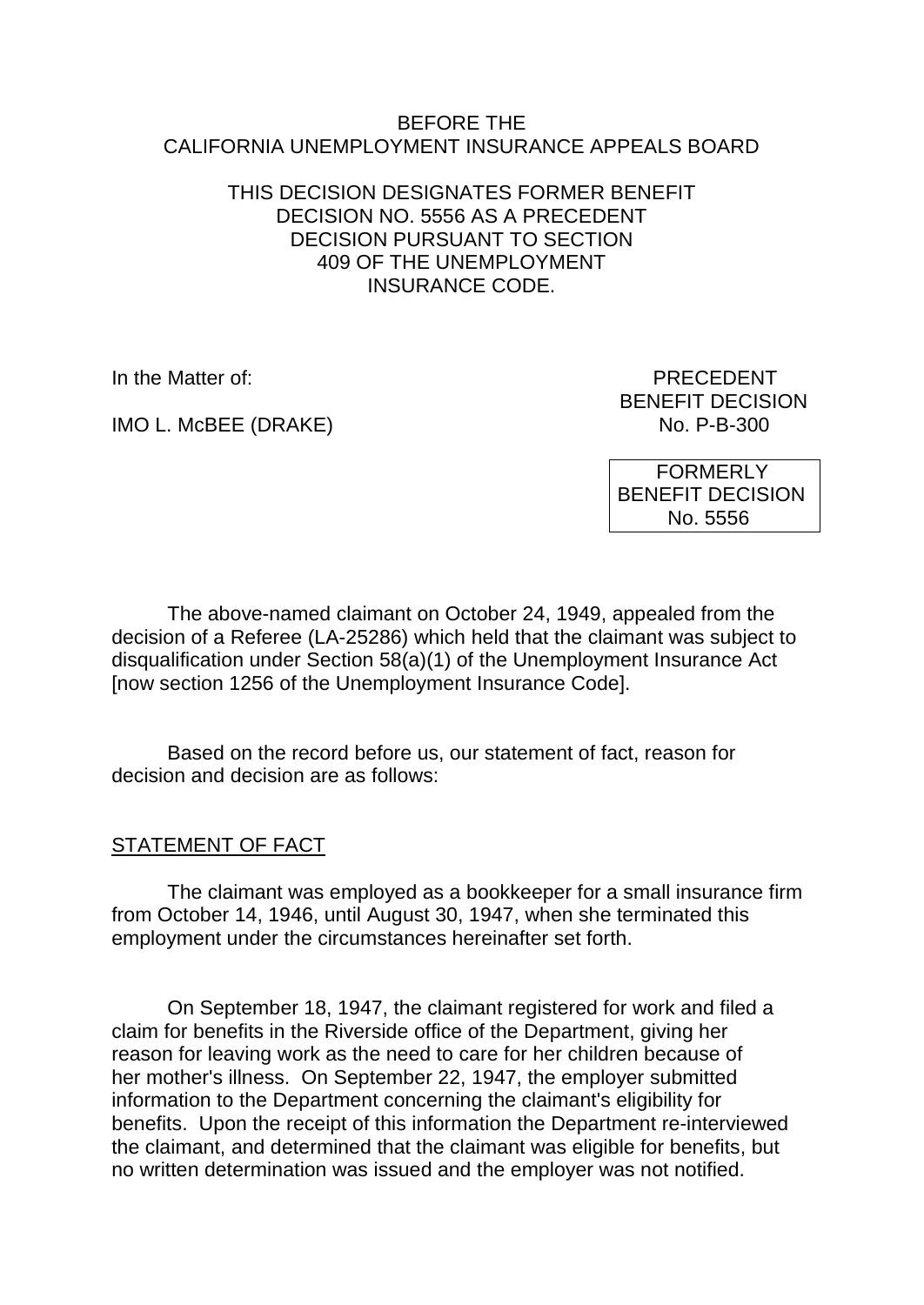P-B-300

Upon receipt of the statement of charges to his reserve account, the employer protested the charge of the claimant's benefits. Thereafter on August 3, 1949, the Department issued a written determination that the claimant was available for work within the meaning of Section 57(c) of the Act [now section 1253(c) of the code] commencing September 18, 1947. The employer appealed to a Referee who modified the Department's determination, and found that the claimant was subject to disqualification under Section 58(a)(1) of the Act [now section 1256 of the code].

The claimant through her own testimony and that of three witnesses established that her employer repeatedly criticized her in a sarcastic manner in front of customers. Some of this criticism related to errors made by the claimant in regard to her work, some related to errors which were not attributable to the claimant and some concerned matters wholly unrelated to the claimant's work. On occasion this criticism was so severe that the claimant left her employer's office in tears.

Although the claimant did take care of her children immediately after she left work because her mother was ill, she could have made other arrangements for their care if she had continued in her former employment or been offered new employment.

# REASON FOR DECISION

In the instant case the employer submitted information to the Department concerning the claimant's eligibility for benefits and under Section 67(d) of the Act [now section 1328 of the code], he was entitled to a determination. Although the Department neglected to issue a determination promptly upon receipt of the protest, nevertheless it acted properly in issuing the determination when the oversight was discovered (Benefit Decision No. 5530-13495).

It is undisputed that the claimant voluntarily left her employment, and in considering whether she was subject to disqualification under Section 58(a)(1) of the Act [now section 1256 of the code] we need only consider whether she had good cause for this leaving. We have held in prior decisions that a leaving of work impelled by mere dislike for a supervisor, where the facts fail to indicate a course of conduct on the part of the supervisor amounting to abuse, hostility or unreasonable discrimination, does not constitute good cause (Benefit Decisions Nos. 5275-10987 and 4880-9296). However, the record establishes that the conduct of the claimant's employer in the instant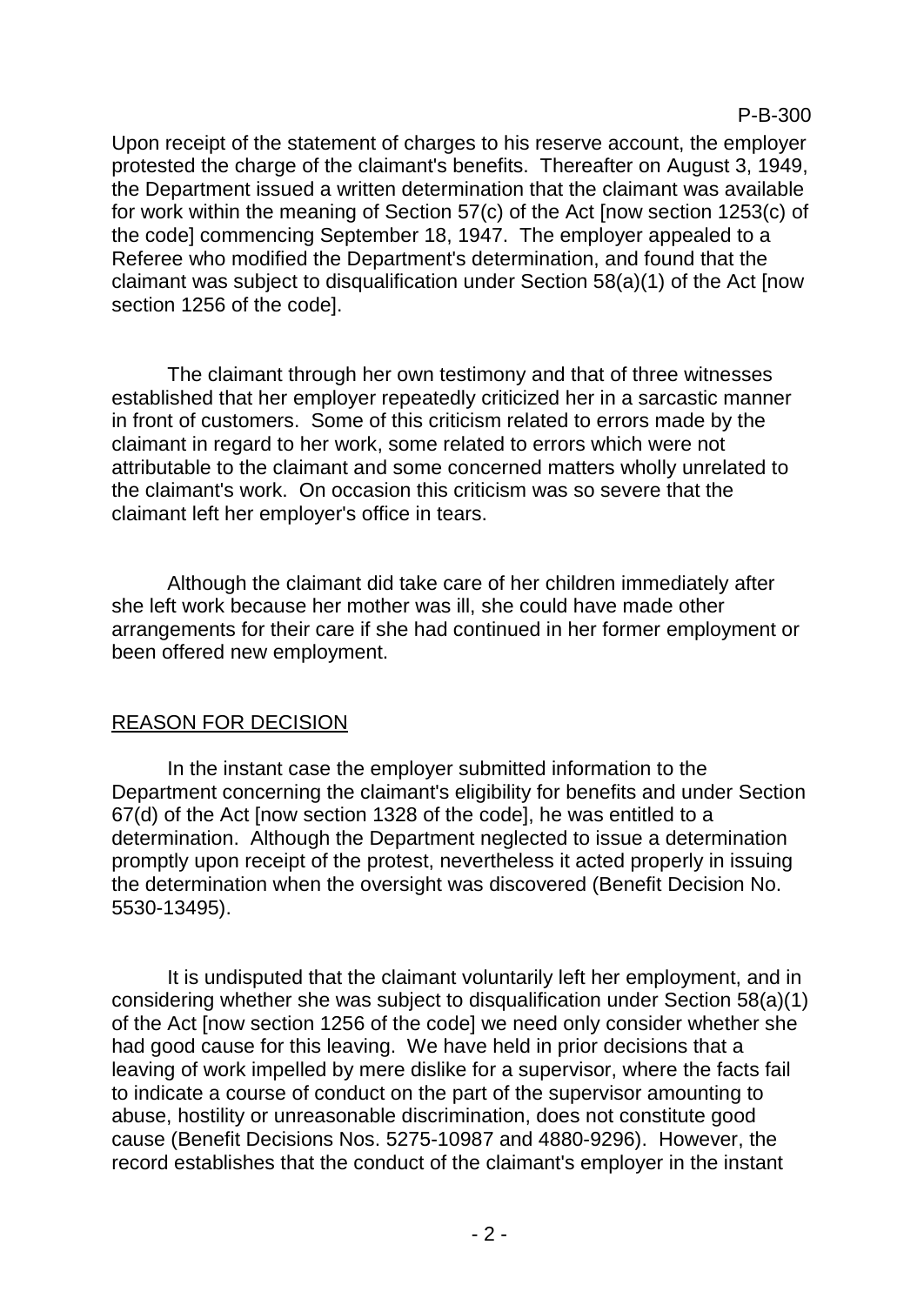case was abusive and hostile. Moreover, this conduct was repeated on numerous occasions. Under the circumstances this constituted a compelling reason for the claimant to leave her employment (See B.S., 12571 Conn. R, Vol. 11, No. 7; B.S., 12122 Mo. A, Vol., No. 1, Appeal denied, Ind. Com.). Therefore, we conclude that the claimant left her last employment voluntarily with good cause, and is not subject to disqualification under Section 58(a)(1) of the Act [now section 1256 of the code].

The claimant had obtained adequate care for her children prior to the date upon which she filed a claim for benefits. Inasmuch as no other factors appear which would affect her availability for work, we conclude that she was not ineligible under Section 57(c) of the Act [now section 1253(c) of the code].

#### DECISION

The decision of the Referee is modified. The claimant is not subject to disqualification under Section 58(a)(1) of the Act [now section 1256 of the code], and is not ineligible under Section 57(c) of the Act [now section 1253(c) of the code]. Benefits are payable if the claimant is otherwise eligible.

Sacramento, California, April 21, 1950.

#### CALIFORNIA UNEMPLOYMENT INSURANCE APPEALS BOARD

MICHAEL B. KUNZ, Chairman

GLENN V. WALLS

PETER E. MITCHELL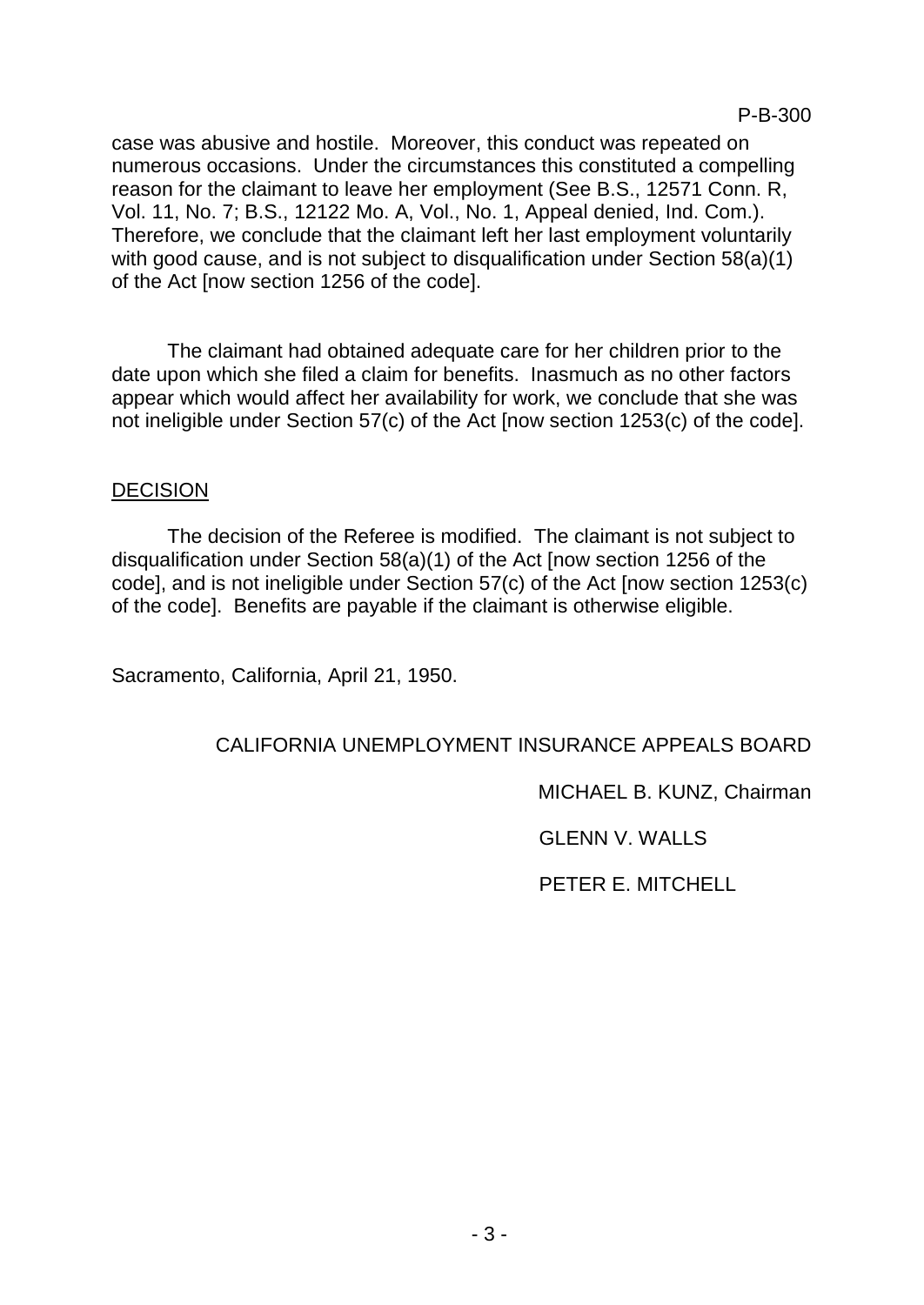Pursuant to section 409 of the Unemployment Insurance Code, the above Benefit Decision No. 5556 is hereby designated as Precedent Decision No. P-B-300.

Sacramento, California, April 20, 1976.

# CALIFORNIA UNEMPLOYMENT INSURANCE APPEALS BOARD

DON BLEWETT, Chairperson

MARILYN H. GRACE

CARL A. BRITSCHGI

RICHARD H. MARRIOTT

DISSENTING - Written Opinion Attached

HARRY K. GRAFE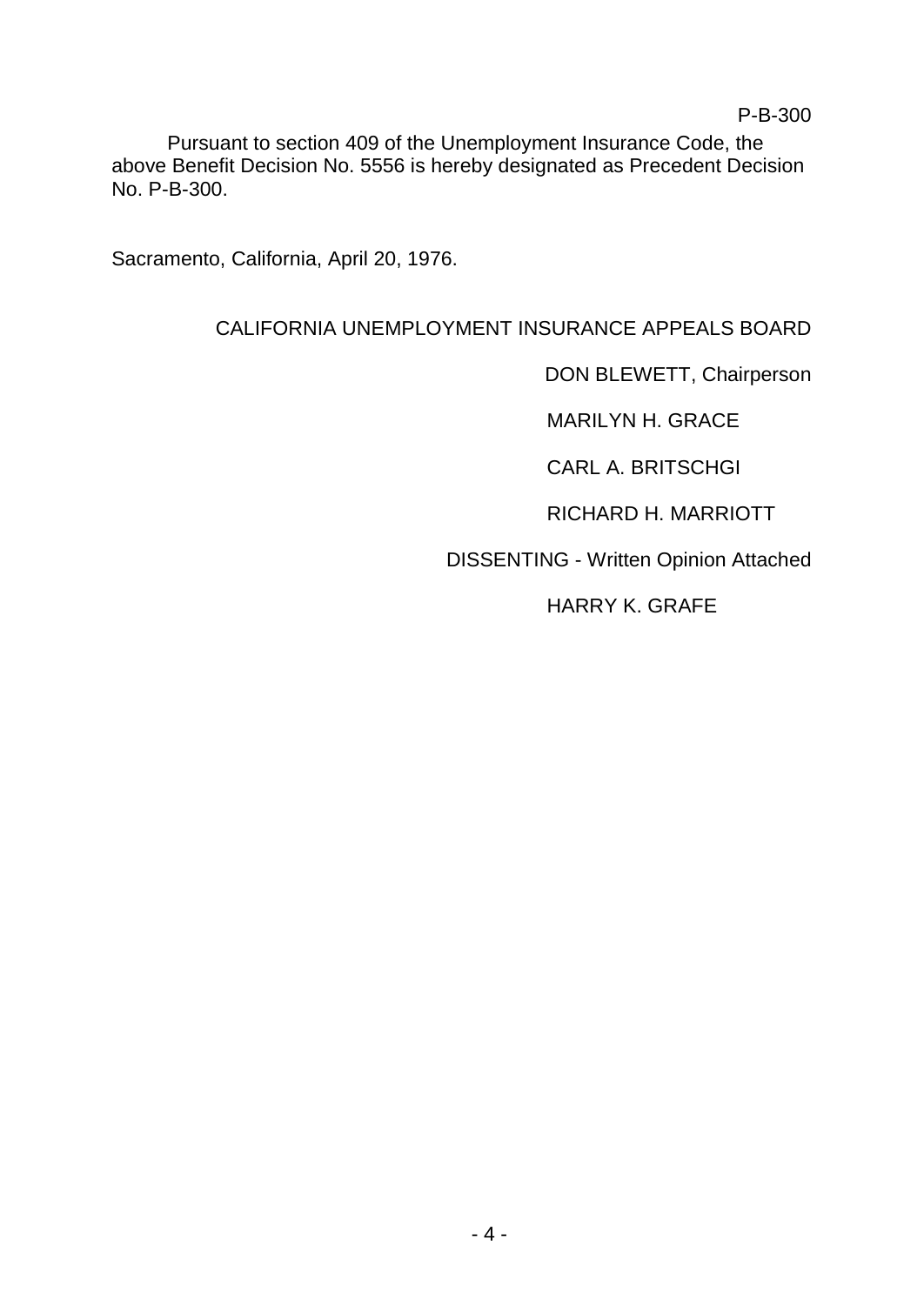### DISSENTING OPINION

I dissent.

In this Precedent Decision my colleagues have established a rule of law whereunder an employee leaves work for good cause within the meaning of section 1256 of the Unemployment Insurance Code if the conduct of the employer is "abusive and hostile." Thus stated, I have no serious quarrel with such a rule.

But I am constrained to raise my voice in objection where, as here, my colleagues do not set forth with any degree of precision or certainty the factual circumstances to which said rule is applicable. In the instant decision there is, I submit, an utter absence of any factual setting evidencing abuse and hostility. The sparse recital of facts tells us only that the claimant was "repeatedly criticized . . . in a sarcastic manner in front of customers." However, "[s]ome of this criticism related to errors made by the claimant in regard to her work." I do not agree that criticism of an employee for errors such employee has made in her work should provide good cause for leaving employment, and as a matter of law, this Board has not so ruled. Hence, we may eliminate this element as a test of what is "abusive and hostile" employer conduct.

Some of the criticism "related to errors which were not attributable to the claimant and some concerned matters wholly unrelated to the claimant's work." Such is the totality of the factual scenario. From this meager set of facts, the Department and the Administrative Law Judges are bound by law (section 409 of the Unemployment Insurance Code) to apply the rule today being elevated to precedent status. I maintain that it is the responsibility of this Board to limit the issuance of Precedent Decisions to those situations which facilitate the application by the Department and the Administrative Law Judges of a rule of law to like or similar facts.

Thus, it is incumbent upon the Board, in the first instance, to set forth with some specificity the factual horizons, dimensions and perspective to which the legal proposition applies. Where, as here, the case fails to bring forth ample and adequate facts to meet such a standard, we should stay our hand and wait until a case containing sufficient facts is presented to us.